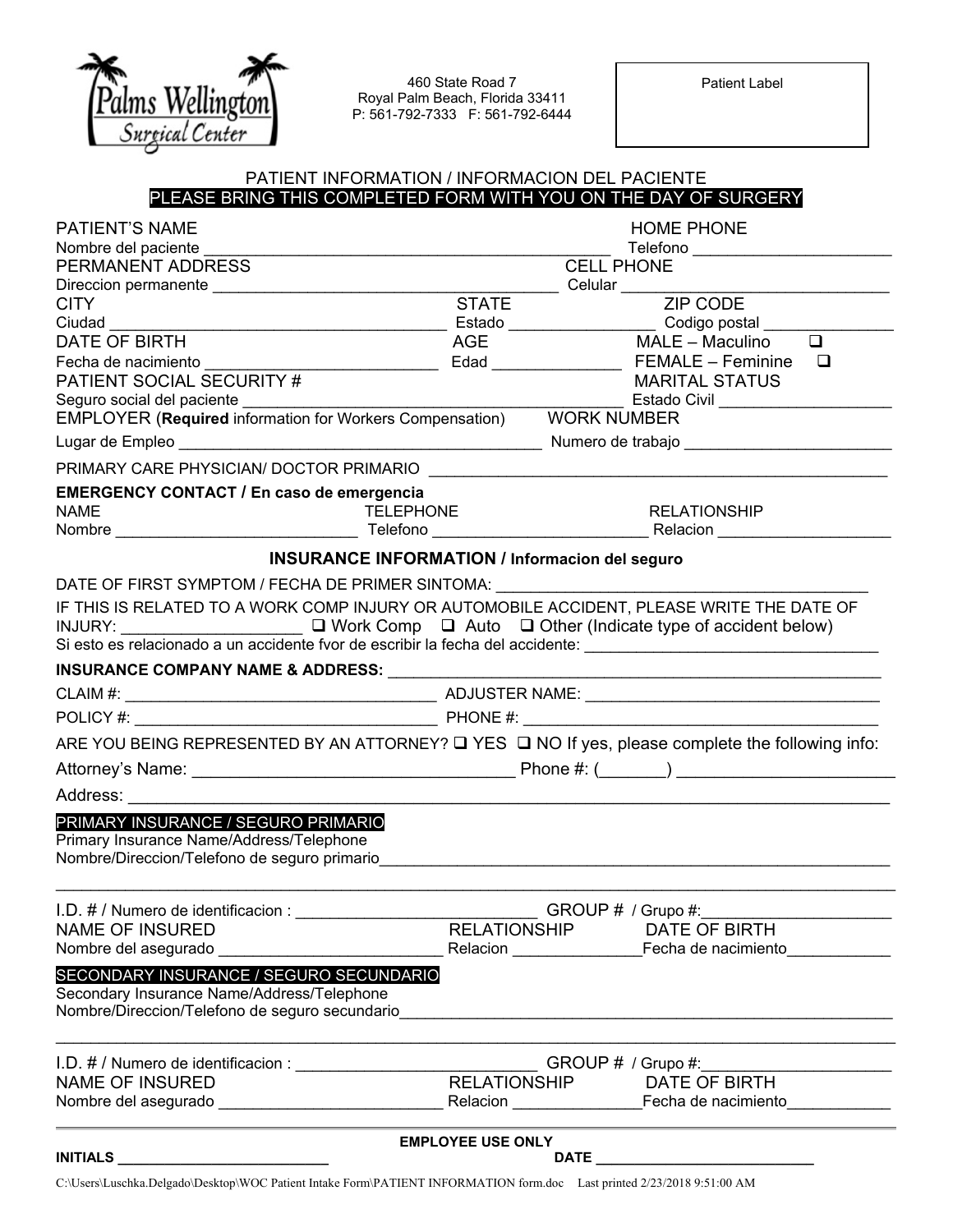

# **PATIENT CONSENT TO RESUSCITATIVE MEASURES**

All patients have the right to participate in their own health care decisions and to make Advance Directives or to execute Powers of Attorney that authorize others to make decisions on their behalf based on the patient's expressed wishes when the patient is unable to make decisions or unable to communicate decisions. Palms Wellington Surgical Center respects and upholds these rights.

However, unlike an acute care hospital setting, Palms Wellington Surgical Center does not routinely perform "high risk" procedures. Most procedures performed in this facility are considered to be of minimal risk. Of course, no surgery is without risk. You will discuss the specifics of your procedure with your physician who can answer as to its risks, your expected recovery and care after your surgery.

Therefore, it is our policy, regardless of the contents of any Advance Directive or instructions from a health care surrogate or attorney in fact, that if an adverse event occurs during your treatment at this facility we will initiate resuscitative or other stabilizing measures and transfer you to an acute care hospital for further evaluation. A copy of your Advance Directives or Healthcare Power of Attorney will be provided to the receiving facility so they may utilize the information contained within to make appropriate decisions in assuming responsibility for your healthcare. Your agreement with this policy by your signature below does not revoke or invalidate any current health care directive or health care Power of **Attorney.**

If you *do not* agree to this policy, we are pleased to assist you to reschedule the procedure.

Please check the appropriate box in answer to these questions. Have you executed an Advance Health Care Directive, a Living Will or Power of Attorney that authorizes someone to make health care decisions for you?

- ® Yes, I have an Advance Directive, Living Will or Health Care Power of Attorney.
- ® No, I do not have an Advance Directive, Living Will or Health Care Power of Attorney.
- **8** I would like to have information on Advance Directives.

If you checked the first box "YES" to the question above, please provide us with a copy of that document so that it may be a **part of your medical record.**

*By signing this document, I acknowledge that I have read and understand its contents and agree to the policy as described. If I have indicated I would like additional information, I acknowledge receipt of that information.*

*By:* \_\_\_\_\_\_\_\_\_\_\_\_\_\_\_\_\_\_\_\_\_\_\_\_\_\_\_\_\_\_\_\_\_\_\_\_\_\_\_\_\_\_\_\_\_\_\_\_\_\_\_\_\_\_\_\_\_\_\_\_\_\_\_\_\_\_\_\_\_\_\_ 

Patient's Signature

**If consent to the procedure is provided by anyone other than the Patient, the person providing the consent or authorization must sign this form.**

*I acknowledge that I have read and understand its contents and agree to the policy as described.*

| By:<br>Signature         |                                   | Print Name                |                                    |  |
|--------------------------|-----------------------------------|---------------------------|------------------------------------|--|
| Relationship to Patient: | <b>8</b> Court Appointed Guardian | <b>8</b> Attorney in Fact | <sup>8</sup> Health Care Surrogate |  |
| Other                    |                                   |                           |                                    |  |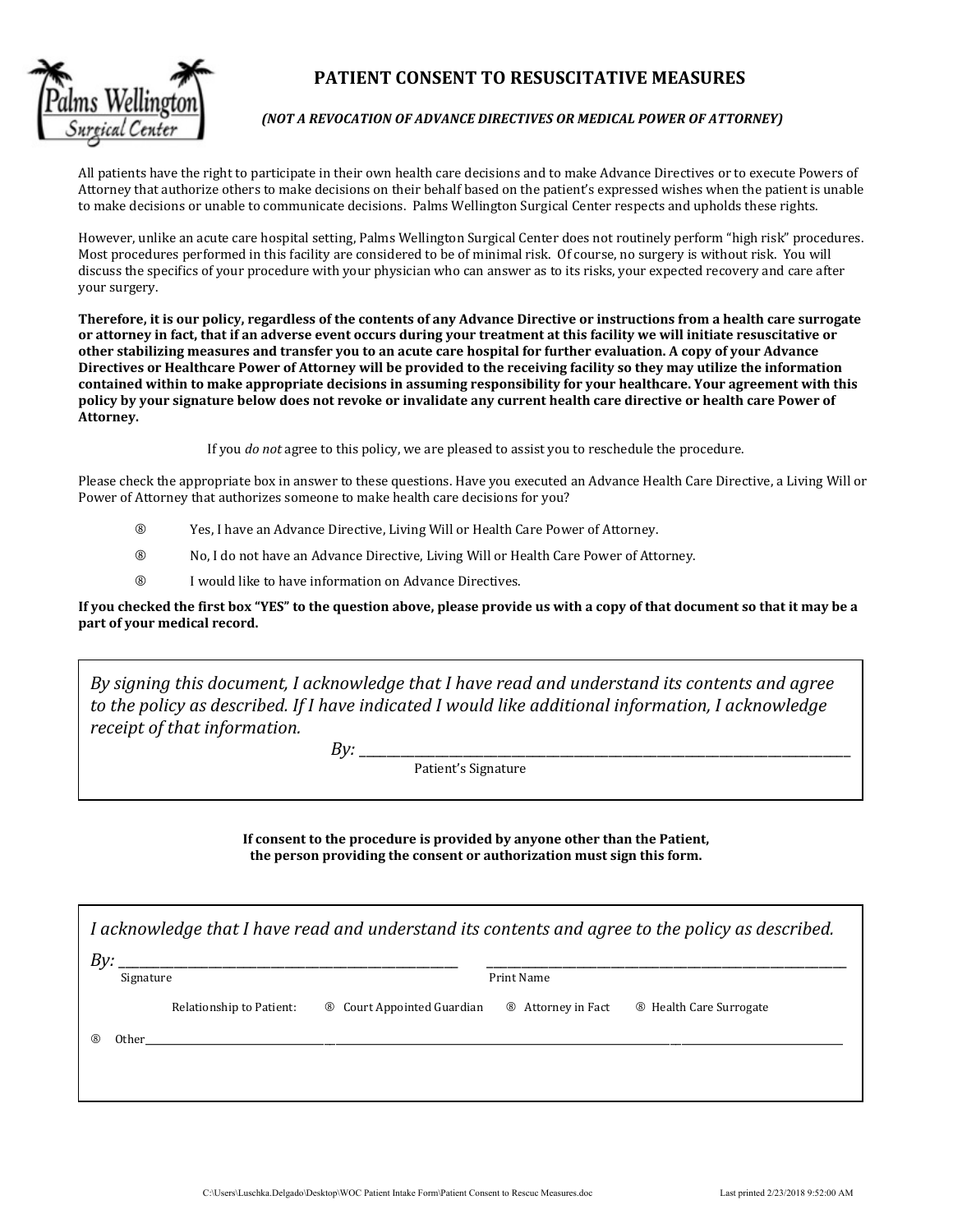

# **POWER OF ATTORNEY, MEDICAL RELEASE** and NOTICE OF PRIVACY PRACTICES ACKNOWLEDGMENT

460 N. State Road 7 Royal Palm Beach, Florida 33411 561.792.7333 Fax: 561.792.6444

### POWER OF ATTORNEY TO ENDORSE CHECKS AND/OR TO SIGN ANY PAPER WHICH WILL ENHANCE OR EXPEDITE PAYMENT TO A PROVIDER FOR SERVICES RENDERED, INCLUDING BUT NOT LIMITED TO A RELEASE OF MEDICAL RECORDS and ASSIGNMENTS OF BENEFITS/AUTHORIZATION TO PAY.

Known by all these present that: The undersigned has made, constituted and appointment, and by these present does hereby make, constitute and appoint Palms Wellington Surgical Center and any of it's duly authorized agents and employees as and to be the undersigned's true and lawful attorney for and in the undersigned's name, place and stead to endorse any and all checks, drafts or money orders which are made payable to the undersigned alone or to the undersigned and the said Palms Wellington Surgical Center which checks, drafts or money orders are made payable for services which have been made by Palms Wellington Surgical Center at the request or with the knowledge and approval of the undersigned and/or the maker of the check, draft or money order.

Furthermore, the undersigned allows Palms Wellington Surgical Center or any of its agents to sign any paper that will be necessary to enhance, expedite and/or allow payment to said provider. This may include affidavits of non-ownership of vehicles, insurance forms and other statements.

The undersigned by these present does give and grant the said Palms Wellington Surgical Center as attorney the full power and authority to do and perform all and every act whatsoever requisite and necessary to be done in and about the premises as fully to all intents and purposes as the undersigned might or could do to personally present insofar as the endorsing and cashing of said checks are concerned as well as any other document.

# **MEDICAL RELEASE**

A photocopy of this document shall be sufficient to authorize any person having records of medical treatment, services or supplies pertaining to me to release true copies of same to Palms Wellington Surgical Center or any insurer providing coverage to me in connection with the processing of any claim for benefits made by me or by the assignee herein. A photocopy of this document shall be as binding as an original signature page.

The undersigned does hereby ratify and confirm and all actions taken by the said attorney in accordance with this special power and which the said attorney do or cause to be done by virtue of these present.

# **ASSIGNMENT OF BENEFITS**

|                                 | Hereby authorize  |                                                                                            |  |
|---------------------------------|-------------------|--------------------------------------------------------------------------------------------|--|
| To:                             | (Name of insured) | (Name of insurance carrier)                                                                |  |
| Payable and mailed directly to: |                   | Palms Wellington Surgical Center<br>460 N. State Road 7<br>Royal Palm Beach, Florida 33411 |  |

The medical benefits otherwise payable to me for their services, but not to exceed the charges of those services. I hereby IRREVOCABLY ASSIGN to Palms Wellington Surgical Center any rights and benefits under any policy of insurance, indemnity agreement, or any other collateral source as defined in Florida Statutes for any service and or charges provided by Palms Wellington Surgical Center.

## I ACKNOWLEDGE THAT I HAVE RECEIVED A COPY OF THE **NOTICE OF PRIVACY PRACTICES FOR PALMS WELLINGTON SURGICAL CENTER.**

# I FULLY UNDERSTAND AND ACCEPT THE TERMS OF THIS AUTHORIZATION

IN WITNESS WHEREOF the undersigned have hereunto set their hands, this day of 201 .

 $\_$ PATIENT'S SIGNATURE **PATIENT'S NAME (PLEASE PRINT)** 

C:\Users\Luschka.Delgado\Desktop\WOC Patient Intake Form\POA AND MEDICAL RELEASE FORM.doc Last printed 2/23/2018 9:53:00 AM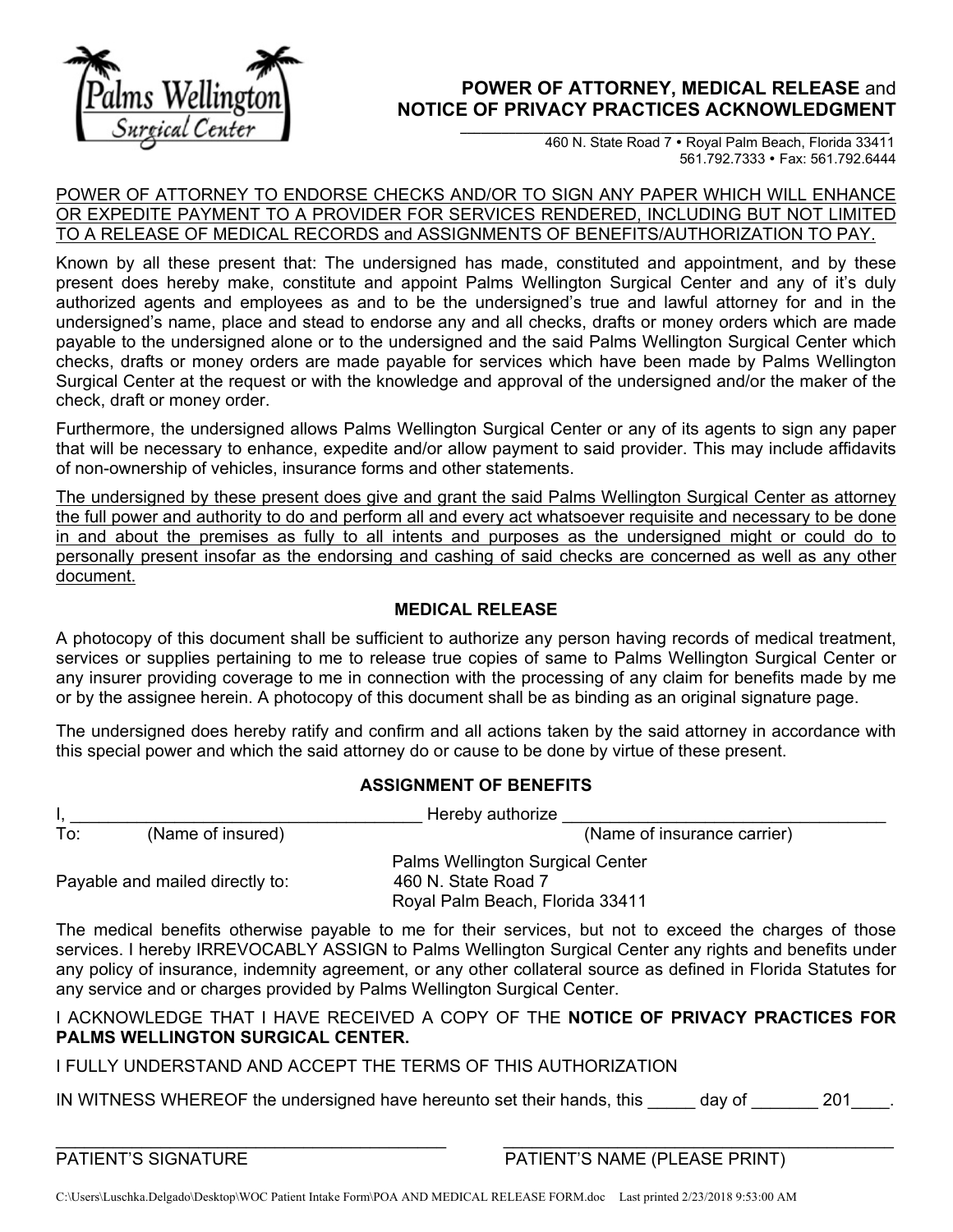

# **FINANCIAL AGREEMENT**

**\_\_\_\_\_\_\_\_\_\_\_\_\_\_\_\_\_\_\_\_\_\_\_\_\_\_\_\_\_\_\_\_\_\_\_\_\_\_\_\_\_** 460 State Road 7 · Royal Palm Beach, Florida 33411 561.792.7333 Fax: 561.792.6444

- 1. In consideration of the services to be rendered to me, I HEREBY INDIVIDUALLY OBLIGATE MYSELF TO PAY THE ACCOUNT OF PALMS WELLINGTON SURGICAL CENTER AND/OR IT'S ASSIGNEE'S IN ACCORDANCE WITH THE REGULAR RATES AND TERMS OF PALMS WELLINGTON SURGICAL CENTER. Should the account be referred to an attorney or licensed collection agency for collection, I shall pay reasonable attorney's fees and collection expenses. All delinquent accounts (those not paid within sixty (60) days from the date of service) shall bear interest at 18% per annum.
- 2. I hereby authorize direct payment to Palms Wellington Surgical Center of any insurance benefits otherwise payable to me for the services rendered at a rate not to exceed Palms Wellington Surgical Center regular charges. It is agreed that payment to Palms Wellington Surgical Center, pursuant of this authorization, by an insurance company shall discharge said insurance company of any and all obligations under a policy to the extent of such payment. I understand that I am financially responsible for charges not covered by this agreement.

I understand that Palms Wellington Surgical Center shall have the right at any time to refuse to provide medical care or treatment to me. I certify that I am the patient or am duly authorized by the patient as the patient's general agent to execute this document and accept its terms.

3. I understand that, as a courtesy, Palms Wellington Surgical Center will file with my primary insurance. If after sixty (60) days from the date of service and/or surgery insurance has not paid, the total balance will be considered due and payable.

### **THIS REFERS TO MEDICARE PATIENTS ONLY:**

4. Regarding **MEDICARE ASSIGNMENT:** This means Palms Wellington Surgical Center will accept payment in full for what MEDICARE allows not what MEDICARE pays. It is the patient's responsibility for the 20% of the MEDICARE allowable for which MEDICARE does not pay. I fully understand that I agree to be responsible for this 20%

**Physician Financial Ownership** Palms Wellington Surgical Center is required by Federal law to notify you that all referring surgeons have financial interests or ownership in this ASC. We are required to disclose this financial interest or ownership in writing prior to the surgical procedure.

### **LIFETIME AUTHORIZATION**

I certify that the information given by me in applying for payment under Title XVII of the Social Security Act is correct. I authorize any holder of medical or other information about me to release to the Social Security Administration or its intermediaries or carries any information needed for this or a related MEDICARE claim. I request that the payment of authorized benefits be made on my behalf, I assign the benefits payable for physician services to the physician or organization furnishing the services or authorize such physician or organization to submit a claim to MEDICARE for payment to me.

PATIENT SIGNATURE **DATE** 

\_\_\_\_\_\_\_\_\_\_\_\_\_\_\_\_\_\_\_\_\_\_\_\_\_\_\_\_\_\_\_\_\_\_\_\_\_\_\_\_\_\_\_\_\_\_\_\_\_\_\_\_\_\_\_\_ \_\_\_\_\_\_\_\_\_\_\_\_\_\_\_\_\_\_\_\_\_\_\_\_\_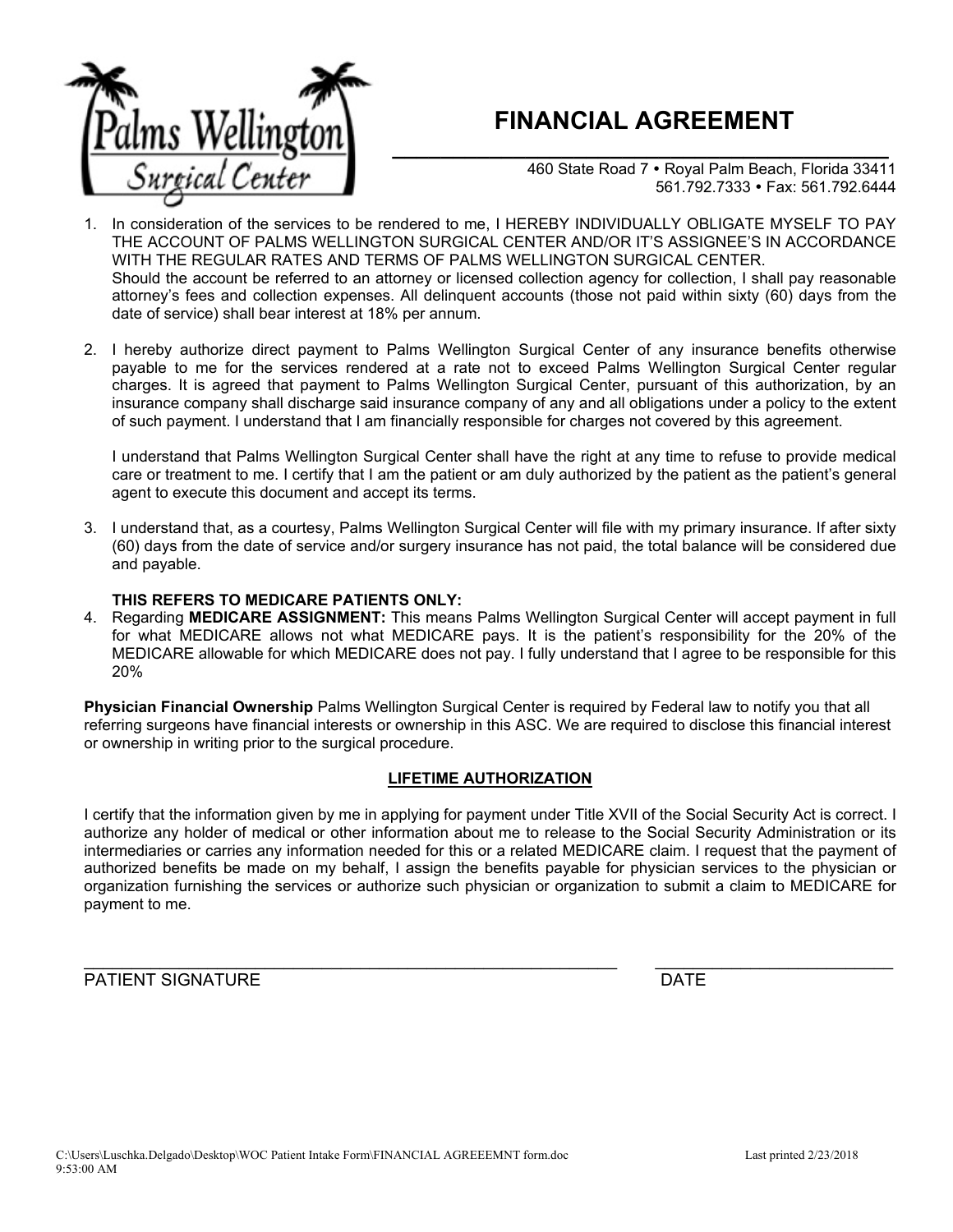

460 State Road 7 Royal Palm Beach, Florida 33411 561.792.7333

PATIENT LABEL

# PATIENT: \_\_\_\_\_\_\_\_\_\_\_\_\_\_\_\_\_\_\_\_\_\_\_\_\_\_ DATE: \_\_\_\_\_\_\_\_\_\_\_\_\_\_\_\_\_\_

This information is required by THE AGENCY FOR HEALTH CARE ADMINISTRATION, as part of Chapter 59B9.023 of the State of Florida Statistics. The Patient's Race/Ethnicity field is used for statistical and epidemiological purposes.

Please circle one of the following:

# **Patient's Race-Custom Field 9**:

- 1. American Indian or Alaska Native
- 2. Asian
- 3. Black or African American
- 4. Native Hawaiian or Other Pacific Islander
- 5. White
- 6. Other
- 7. Unknown

# **Patient's Ethnicity-Custom Field 11:**

- E1 Hispanic or Latino
- E2 Non-Hispanic or Latino
- E7 Unknown

Hispanic or Latino - A person of Mexican, Puerto Rican, Cuban, Central or South America or other Spanish culture or origin regardless of race

Non-Hispanic or Latino - A person not of any Spanish culture or origin

Unknown - Use if the patient refuses or fails to disclose